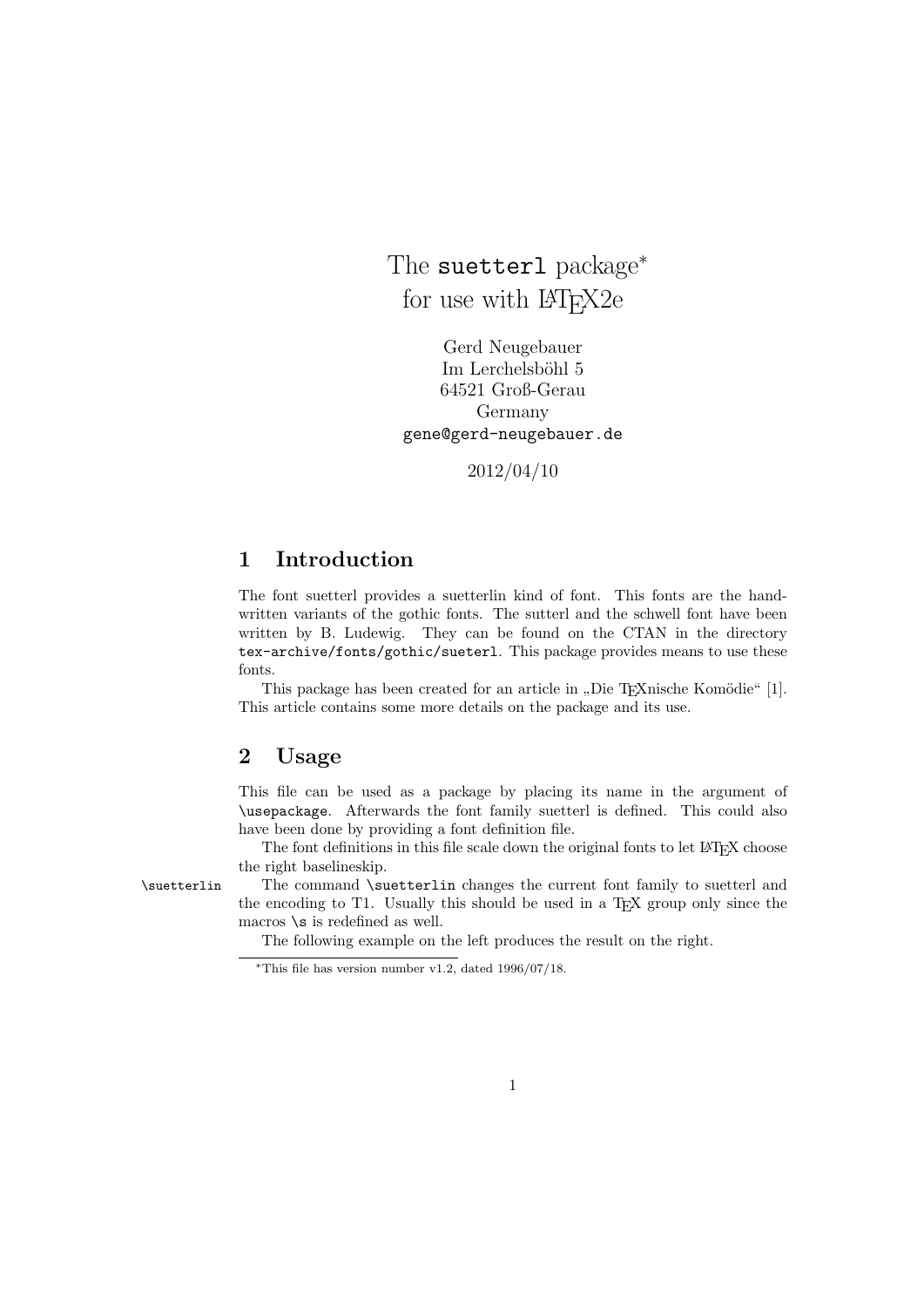{\suetterlin Lorem ipsum dolor sit amet, consectetur adipisicing elit, sed do eiusmod tempor incididunt ut labore et dolore magna aliqua. \textit{Ut enim ad minim veniam, qui\s{} nostrud exercitation ullamco laboris nisi ut aliquip ex ea commodo consequat.} Duis aute irure dolor in reprehenderit in voluptate velit esse cillum dolore eu fugiat nulla pariatur. Excepteur sint occaecat cupidatat non proident, sunt in culpa qui officia deserunt mollit anim id est laborum. }

Lorem ipfirm dolor fit amet, romanterier adipisicing elit, sed do eiusmod tempor incididunt ut labore et dolore magna aliqua. Ut enim ad minim somiam, spiib notherid spervitation ullamn laborit niti ut aliguip sp sa sommodo sonfrapad. Duib aute irure dolor in reprehenderit in voluptate velit esse cillum dolore eu fugiat nulla pariativ. Comptiux just omavat nipidatat now proident, finst in milpa qui offina deserunt mollit anim id est laborum.

\textsuetterlin The command \textsuetterlin typesets its argument in the suetterl font. The following example on the left produces the result on the right.

> \textsuetterlin{ Lorem ipsum dolor sit} amet, consectetur adipisicing elit, sed do eiusmod tempor incididunt ut labore et dolore magna aliqua.

 $t$ orum ipsum dolor  $\#$  amet, consectetur adipisicing elit, sed do eiusmod tempor incididunt ut labore et dolore magna aliqua.

\textcsuetterlin{Mainzer Stra\ss e} Mainyw That

#### References

[1] Gerd Neugebauer. Von "krakelig" bis "wie gemalt". *Die TEXnische Komödie*, 1/06.05.49. June 1996 1/96:25–42, June 1996.

### 3 Implementation

First we declare a new font family for the suetterl font.

\DeclareFontFamily{T1}{suetterl}{}

This font is only available in the normal shape. Here we can get the desired font by (silently) scaling the only present suett15. The appropriate factor seems to be magstep  $2 = 1.44$ .

```
\DeclareFontShape{T1}{suetterl}{m}{n}{<->s*[0.8]suet14}{}
\DeclareFontShape{T1}{suetterl}{m}{it}{<->s*[0.7]schwell}{}
```
Now we define font changing command.

\sutterlin The macro \suetterlin selects the suetterl family. The macro \s is used for the short s.

```
\DeclareRobustCommand\suetterlin{%
 \renewcommand\s{\symbol{28}}%
 \fontfamily{suetterl}%
 \fontencoding{T1}%
 \selectfont}
```